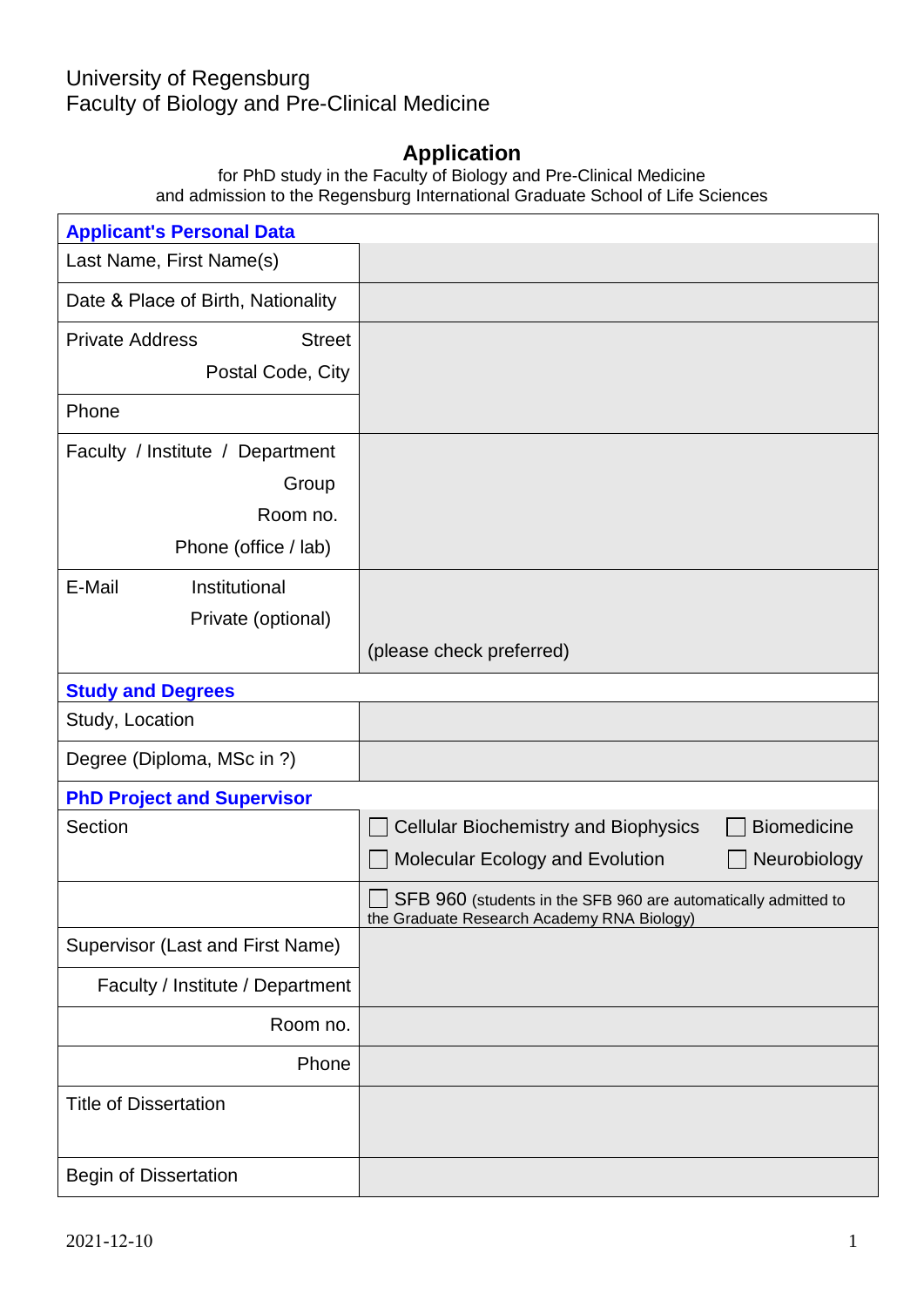| <b>Financing of Position</b>                             | <b>University / Country (Hausstelle)</b> |
|----------------------------------------------------------|------------------------------------------|
|                                                          |                                          |
|                                                          | <b>Other Grants:</b>                     |
|                                                          |                                          |
|                                                          |                                          |
| <b>Mentors</b>                                           |                                          |
| 1. Mentor                                                |                                          |
| Last Name, First Name                                    |                                          |
| <b>Field of Study</b>                                    |                                          |
| Faculty / Institute /                                    |                                          |
| Department                                               |                                          |
| Room no.                                                 |                                          |
| Phone                                                    |                                          |
| E-Mail                                                   |                                          |
| 2. Mentor (should be affiliated with another University) |                                          |
| Last Name, First Name                                    |                                          |
| <b>Field of Expertise</b>                                |                                          |
| Academic Degree                                          | (e.g. Dr. rer. nat., Dr. med., Ph.D.)    |
| University (incl.                                        |                                          |
| Institute, Department)                                   |                                          |
| or Research Institution                                  |                                          |
| <b>Street Address</b>                                    |                                          |
| Postal Code and City                                     |                                          |
| Phone                                                    |                                          |
| E-Mail                                                   |                                          |
| <b>Space for Additional Information and Remarks</b>      |                                          |
|                                                          |                                          |
|                                                          |                                          |
|                                                          |                                          |
|                                                          |                                          |